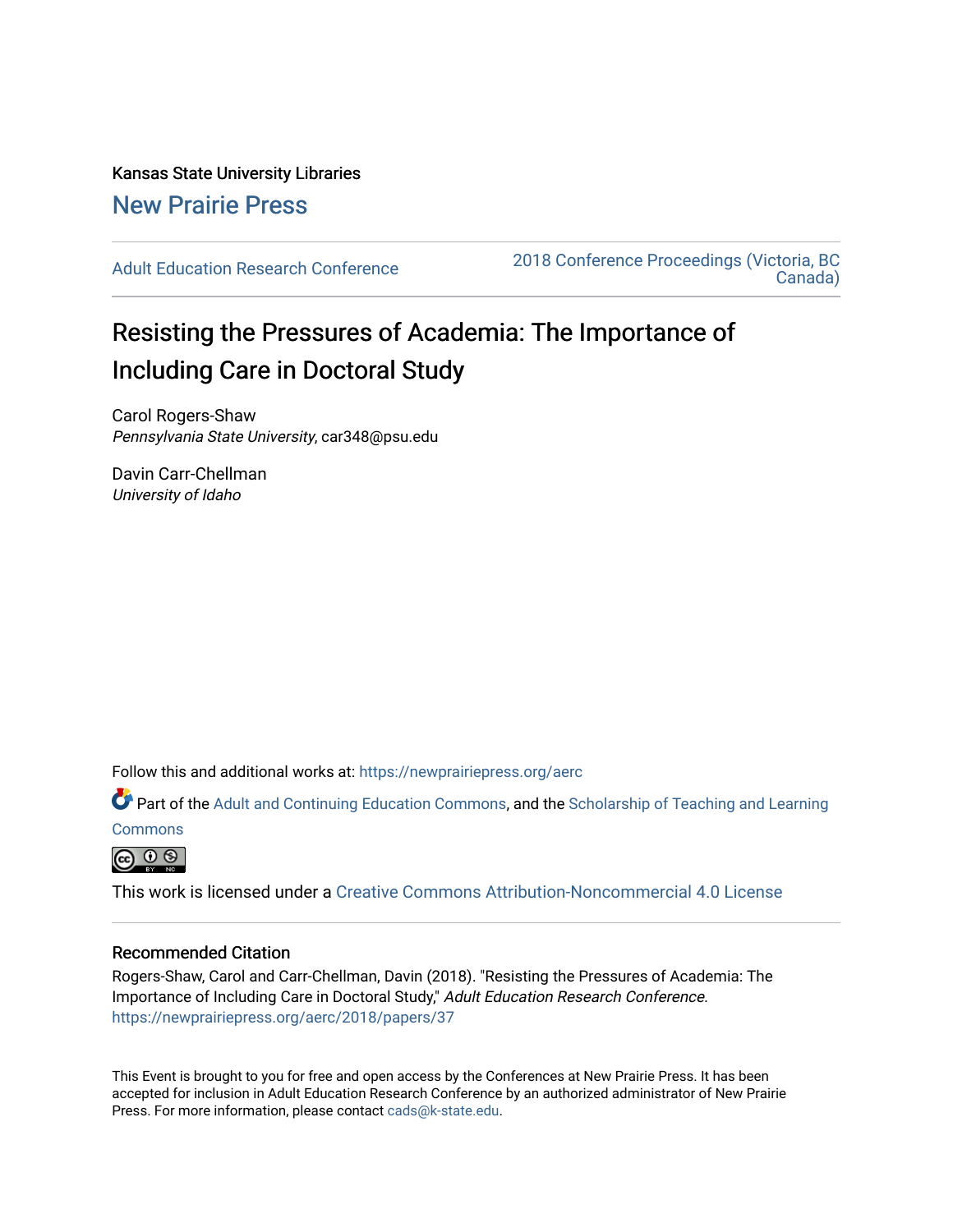## **Resisting the Pressures of Academia: The Importance of Including Care in Doctoral Study**

Carol Rogers-Shaw Pennsylvania State University

> Davin Carr-Chellman University of Idaho

**Abstract:** This study examines the effects of caring relationships in doctoral study. An exploration of the experiences of first year female students showed care facilitated learning.

**Key Words:** doctoral study, socio-emotional learning, care, first year female students, feminist research

#### **Introduction**

This study seeks to describe and elaborate the conditions for the success of female doctoral students in their first year of study. The research also explored the role of socio-emotional learning (SEL) as foundational to their successes. Central to this investigation was a feminist approach and lens that "endorse[d] modes of research that are directed at the needs rather than the shortcomings and peculiarities of subjects … call[ing] for a science for women" (Noddings, 1988, p. 227). In this approach, participants are the source of knowledge and are able to identify issues of significance. In looking at the circumstances of women in the first year of doctoral study, we followed Noddings suggestion for researchers to focus on "what [participants] need to engage in such work comfortably" (p. 227), rather than highlighting sources of failure. Participants voiced their needs arising out of their own experiences, recognizing that they acknowledged the importance of caring relationships and made capable decisions. They recognized how the caring relationships they developed were essential to their success as doctoral students.

### **Literature Review**

The development of an identity as a successful doctoral student is related to several factors, all of which have been researched. The relationship between identity development and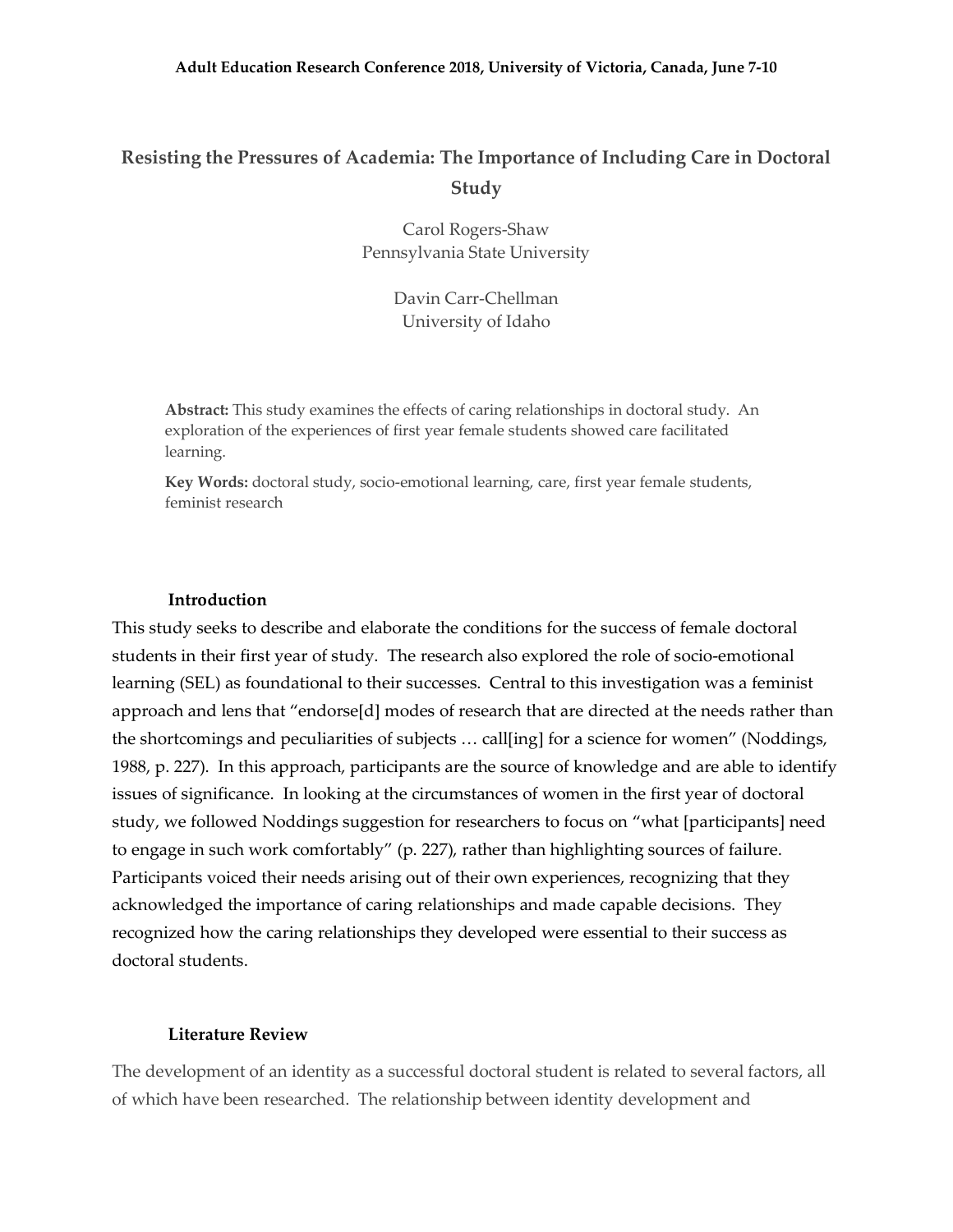socialization (Golde, 2000; McAlpine, Jazvac-Martek, & Hopwood, 2009), coping mechanisms and support structures (Byers et al., 2014), the influence of advisors and faculty (Barnes & Austin, 2009; Golde, 2000), and the role of family and friends (Jairam & Kahl, 2012; Sweitzer, 2009) are areas that influence success and perceived success as a doctoral student.

Pushing beyond traditional academic parameters, Elias (2003) defined socio-emotional learning (SEL) skills as "a set of abilities that allows students to work with others, learn effectively, and serve essential roles in their families, communities and places of work" (p. 3). In this way, learners' needs are broadened to include areas such as collaboration, emotional intelligence, and relationship building (Elias et. al., 1997; Elias, 2003, 2006). This expansion of the traditional parameters offers important opportunities for diverse student populations (Zins, & Elias, 2007; Hoffman, 2009). While the original intent of SEL was implementation in the K12 setting, there is important work to be done at the level of higher education as well, especially concerning social support, transitions, writing ability, and the development of essential relationships (Eccles, Devis-Rozental, & Mayer, 2016; Kasworm, 2008; O'Meara, Knudsen, Jones, 2013; Tompkins, Brecht, & Tucker, 2016; Vandervoort, 2006). According to Elias, SEL uses goal setting and varied pedagogical strategies to increase empathy, build emotional intelligence, and find success in positive relationships (Elias et. al., 1997; Elias, 2003, 2006).

Nodding's (1988) ethics of care combined agapism and feminism to reorient teaching and learning towards trusting relationships. The implication of trusting relationships is that they are only built over time. Noddings recognized the challenges for higher education in this regard. Specifically, she noted a relentless focus on evaluation and measurement oriented towards competition, winning, and accruing more of whatever achieves victory. This focus "... contributes to the proliferation of problems and malaise" (Noddings, 1988, p. 226). Noddings (1988) seminal work in defining and elaborating the ethic of caring is essential to teaching, both in terms of method and in terms of content. Her later works, *Educating Moral People: A Caring Alternative to Character Education* (2002) and *Caring: A Relational Approach to Ethics and Moral Education* (2013) argued against a solipsistic and individualized educational practice. Instead, she framed a relational approach with care at its core.

 Several researchers have elaborated Noddings' framework to study students at a community college (Barrow, 2015), graduate students' beliefs about teaching (Hill, 2014), and adult learners as graduate students (Rossiter, 1999). More directly related to our study is research into the nature and role of care in mentoring relationships (Johnson and Huwe, 2002; Hansman, 2003), power dynamics in mentoring relationships (Corwin, Cohen, Ciechanowski, & Orozco, 2011/2012), organic mentoring for historically marginalized groups (Harris, 2016), and feminist co-mentoring (McGuire & Reder, 2003).

2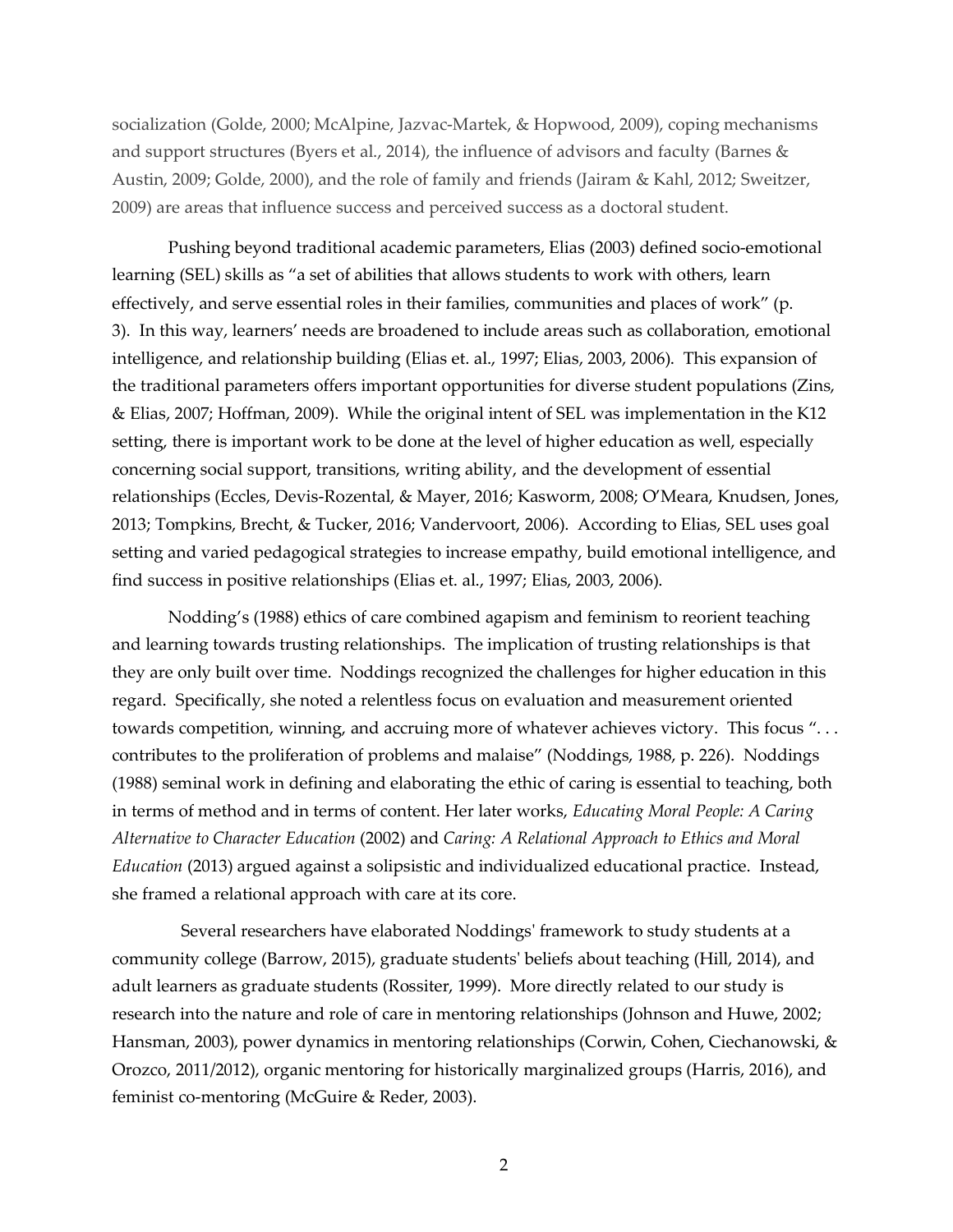Learning care, as framed by Feeley (2014) and built on work by Lynch and McLaughlin (1995), emphasized the important role that affective learning plays in the educational transaction. Teachers learning a skillful and respectful approach to educating through caring will empower learners to be more hopeful and confident as they enter into learning situations. Importantly, the role of the affective domain in the learning process has been convincingly studied in the context of achieving social justice (Lynch, Baker, & Lyons, 2009), educational ideology (Lynch, Lyons, & Cantillon, 2007), gender stereotypes (Gannerud, 2001; Drudy, 2008), feminism and relational responsibility (McLeod, 2015), developing care in educators and social workers (Hermsen and Embregts, 2015), and the views of teachers and students on the effects of caring (Carnell, 2007).

This study seeks to fill a gap in this literature base by studying the role of care in the experiences of first year female doctoral students. In particular, it examines the caring relationships of students in two education doctoral programs, supporting Noddings' position on the importance of care in education, including at the highest level.

#### **Methods**

As a female doctoral student returning to academic study after a thirty-year career in education and a male professor who mentored female students in an adult education doctoral program, we were interested in the lived experience of women entering the traditionally male sphere of academia. We wanted to understand how these women navigated the field, including by establishing supportive and mentoring relationships, as they trained to become scholars within the institution. We conducted a phenomenological study, interviewing seven women who were studying for Ph.D. and Ed. D. degrees in educational leadership and lifelong learning. Our participants included both young women who were pursuing academic study outside of traditional family focused women's roles, women who were simultaneously juggling academic and conventional family obligations, and women who had returned to scholarly pursuits at a point after they had largely moved through those customary roles. We explored how formal and informal caring relationships offered support to doctoral students; we investigated the presence of relationality in teaching and learning at the graduate level; we examined how female doctoral students used socio-emotional skills to find success.

Using what Van Manen (1984) described as the "elemental methodological structure" of phenomenology (p. 39), we began with the topic of doctoral students and care, "a phenomenon which seriously interest[ed] us ... investigat[ed] experience as we live it rather than as we conceptualize it; reflect[ed] on the essential themes which characterize the phenomenon; [and] describe[ed] the phenomenon through the art of writing and rewriting" (p. 39). The initial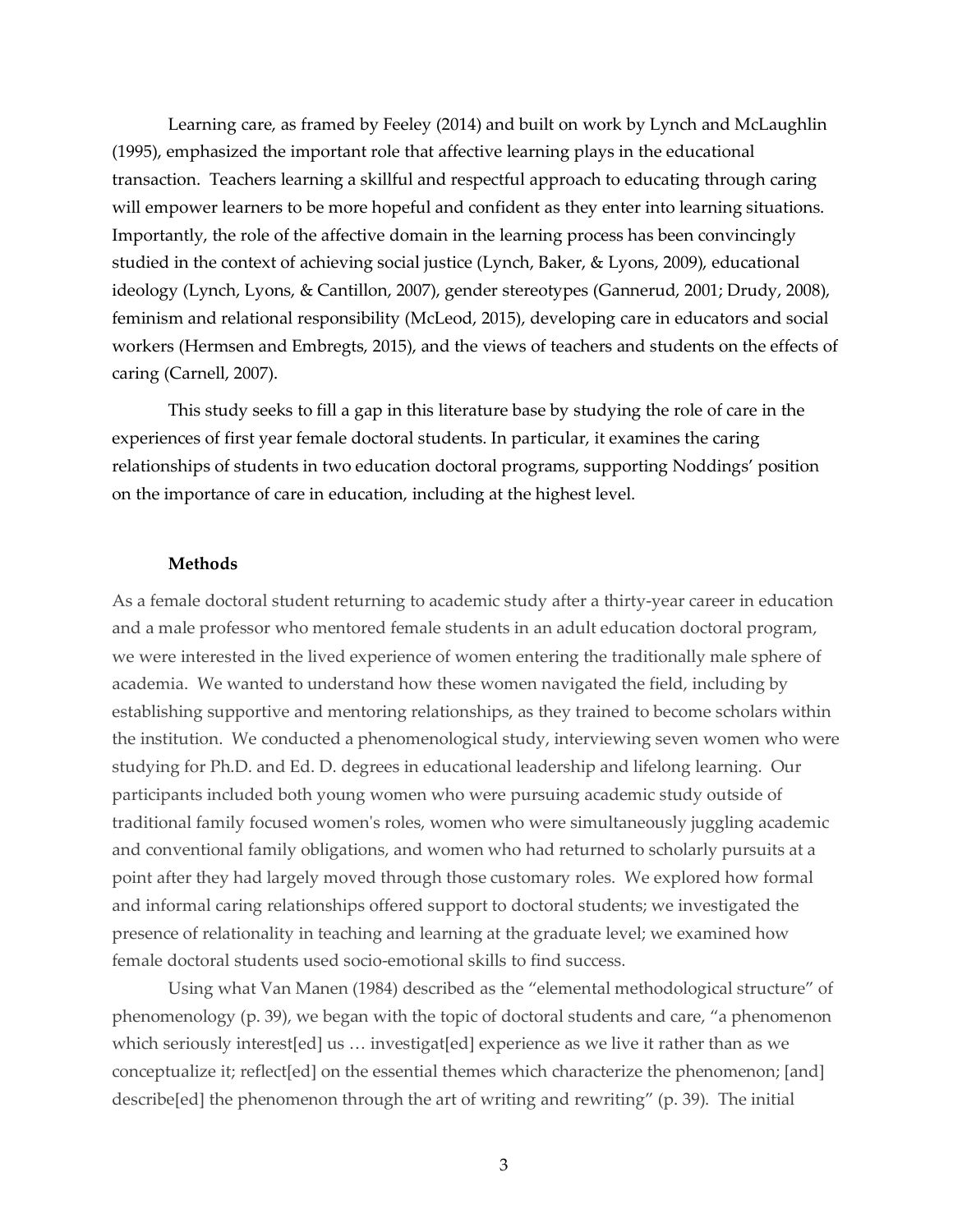themes were uncovered by answering Van Manen's (1984) question, "What statements or phrases seem particularly essential or revealing about the experience being described?" (p. 61). We found 19 themes described in the words of our participants and extracted several related to caring relationships including: service, justice, family, community, mentoring, success, and frustration. We then delineated elements of care by examining Noddings' (1988, 2002, 2005) ethics of care, Feeley's (2014) learning care, and Elias's (2003, 2006) socio-emotional learning. These elements were deductively applied to the collected data. For this process, we used Quirkos, a qualitative analysis software program. In the transcripts, we looked for examples of socio-emotional traits such as self-awareness, social awareness, responsible decision-making, self-management, and relationship skills (Collaborative for Academic, Social, and Emotional Learning - CASEL). We found instances of participants being cared for, caring for others and caring about public issues and the essential components of care described by Noddings as modelling, dialogue, practice and confirmation (Smith, 2004/2016). Features of learning care such as respect, recognition, power, resources, and solidarity were evident (Feeley, 2014). Some of the subthemes identified included emotion, self-perception, strengths, self-confidence, self-efficacy, perspective, empathy, diversity, problem solving, reflection, ethics, discipline, motivation, goals, organization, communication, engagement, and developing relationships.

#### **Findings**

This study revealed the importance of care in doctoral study. These doctoral students recognized that "learning requires care" (Elias, 2003, p. 8), and they developed relationships within their academic community to support each other. Nancy described the student group as "so supportive of each other. We text each other. We're on a group chat. We email each other. We share ideas. We pick each other up when somebody's feeling like [she] can't do this … We're tight … that's definitely helpful." Nikki said, "[B]uilding those relationships is very valuable. It expands your network but it also helped me increase my learning curve too." The participants recognized the value of programs supporting these caring relationships and providing opportunities for students to interact and build connections. Self-awareness and selfmanagement were both essential to establishing caring relationships as the doctoral students juggled the demands of their family, their jobs and their studies.

The students also voiced their belief that faculty relationships were significant as Evelyn pointed out, "I think meeting with faculty regularly, keeping a connection is something I really have to do … and with an advisor it should be more of a collaborative arrangement rather than the student driving everything or the faculty driving everything." Their relationships with faculty members illustrated Feeley's (2014) claim that "learning care is less about sentiment and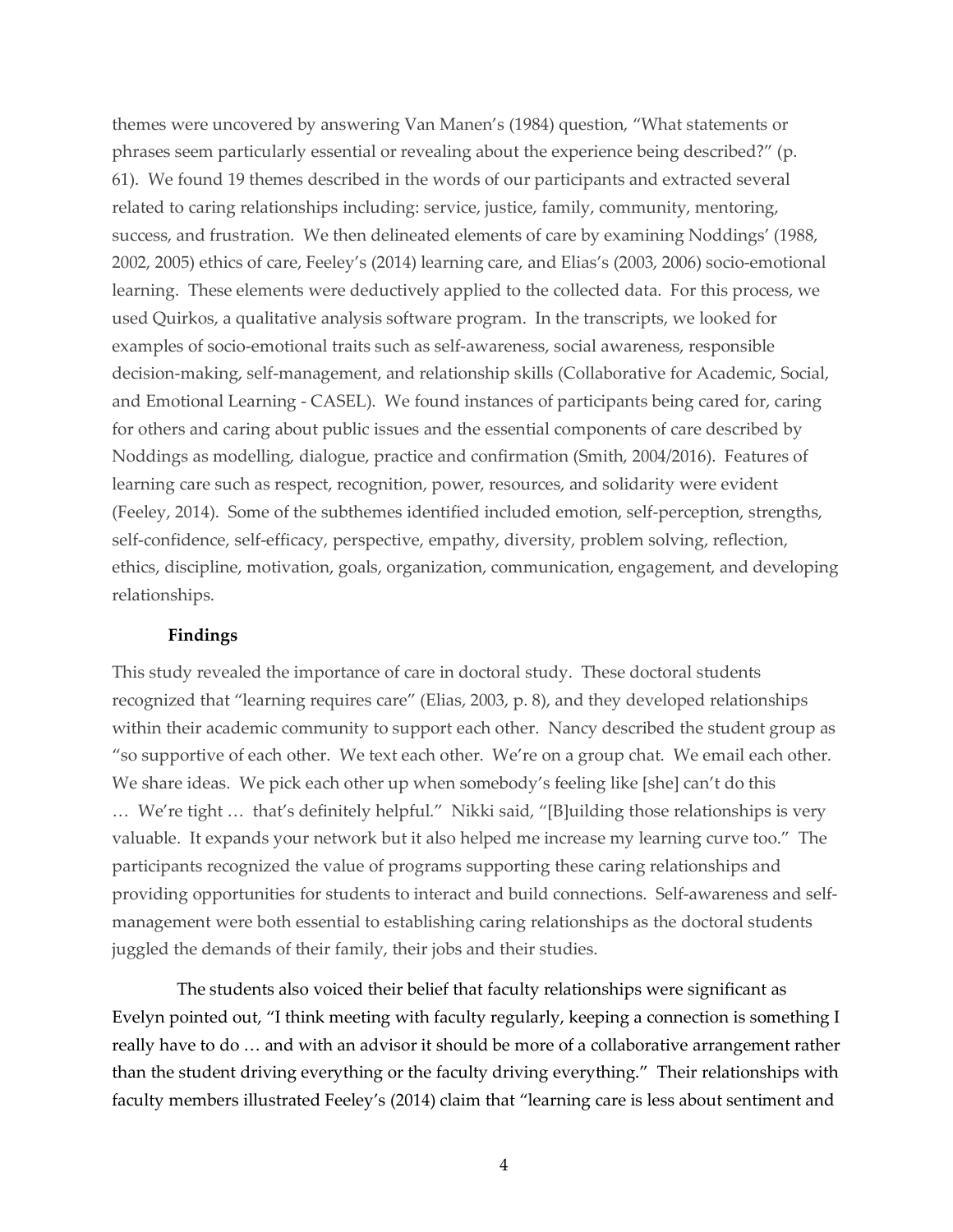more about skilled, respectful learning facilitation" (p. 168). Students learned how to learn at the doctoral level from their teachers and advisors and recognized that they belonged in the program through their acceptance by faculty as Rose said, "I would say by and large people are kind of impressed when you say you are going [to pursue a doctorate] because it's an intimidating amount of work … and now I felt like I'm on my way to owning that title because I respect [my advisor] and if he thinks that I'm on the path and I'm hitting the marks then that means something to me because he knows more about this than I do." Faculty praise and caring provided the students with validation and reassurance that their decision to study at such a high level was the right one.

 The choice to study education is reflected in the importance of care to the participants. These women were pursuing doctoral degrees with an acknowledgment of the importance of care that reflects the aims of feminist research including "empowerment and emancipation for women and other marginalized groups, and feminist researchers often apply their findings in the service of promoting social change and social justice" (Brooks & Hesse-Biber, 2007, p. 4) As Sue pointed out, in her previous studies, "nobody was interested in talking about the marginalized" and this led to her interest in adult education. With care, the participants are finding success in their doctoral work as they were often motivated by their care for others. Currently "care is often unrecognized, undervalued and overshadowed" (Feeley, 2014 p. 157) in graduate programs. If "[e]ffective, lasting academic and socialemotional learning is built upon caring relationships and warm but challenging classroom and school environments" (Elias, 2006, p. 7), then there needs to be more focus on the importance of care in doctoral study.

#### **Conclusion**

By taking a feminist approach to relationship building in doctoral study, we discovered "new sources of knowledge and understanding precisely within the lived experiences, interpretations, subjectivities, and emotions" (Brooks & Hesse-Biber, 2007, p. 12) of female doctoral students. These students identified care as an important element leading to their success. Findings that reveal first year doctoral students' use of socio-emotional skills to create supportive relationships acknowledged their experiences, giving them a voice in academic study and may provide an opportunity to enhance their chances to achieve success through drawing attention to the need to facilitate caring relationships in graduate study.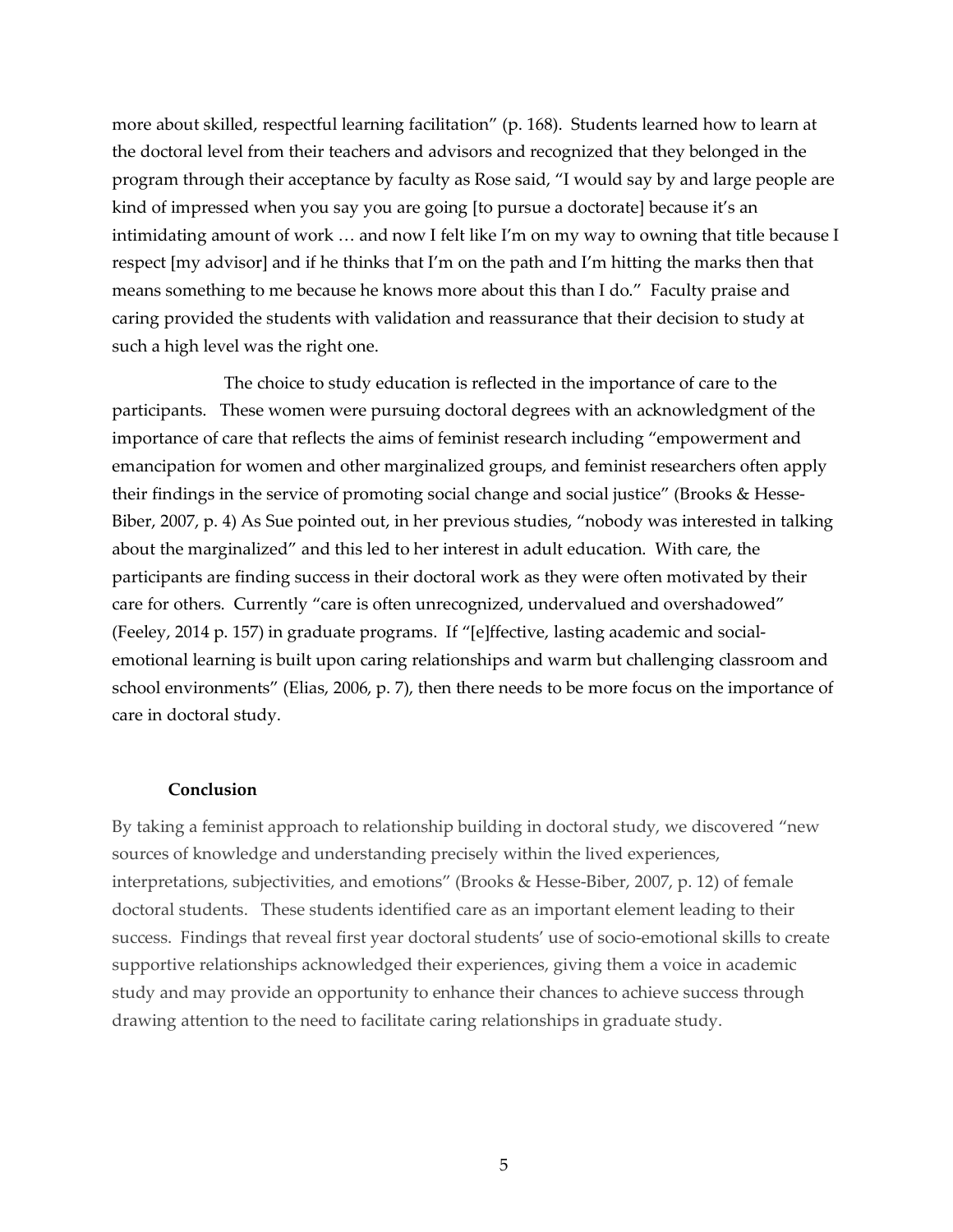#### **References**

- Barnes, B. J., & Austin, A. E. (2009). The role of doctoral advisors: A look at advising from the advisor's perspective. *Innovative Higher Education*, *33*(5), 297.
- Barrow, M. (2015). Caring in teaching: A complicated relationship. *The Journal of Effective Teaching*, *15*(2), 45-59.
- Brooks, A., & Hesse-Biber, S. N. (2007). An invitation to feminist research. In *Feminist research practice: A primer* (1-24.) Thousand Oaks, CA: Sage Publications.
- Byers, V. T., Smith, R. N., Hwang, E., Angrove, K. E., Chandler, J, I., Christian, S. H., ... Onwuegbuzie, A. J. (2014). Survival strategies: Doctoral students' perceptions of challenges and coping methods. *International Journal of Doctoral Studies*, *9*, 109-136.
- Carnell, E. (2007). Conceptions of effective teaching in higher education: Extending the boundaries. *Teaching in Higher Education*, *12*(1), 25-40.
- Collaborative for Academic, Social, and Emotional Learning (CASEL). (2017). *Core SEL competencies*. Retrieved from http://www.casel.org/core-competencies
- Corwin, K. M., Cohen, L. M., Ciechanowski, K. M., & Orozco, R. A. (2011/2012). Portraits of mentor-junior faculty relationships: From power dynamics to collaboration. *Journal of Education, 192(*1), 37.
- Drudy, S. (2008). Professionalism, performativity and care: Whither teacher education for a gendered profession in Europe. In *Teacher education policy in Europe: A voice of higher education institutions. Umeå: Faculty of Teacher Education, University of Umeå*, 43-62.
- Eccles, S., Devis-Rozental, C., & Mayer, M. (2016). Developing socio-emotional intelligence in first year students. *American Journal of Educational Research.*
- Elias, M. J. (2003). Academic and Social-Emotional Learning. *Educational Practices Series.*
- Geneva: Switzerland: International Bureau of Education. Retrieved from https://files.eric.ed.gov/fulltext/ED473695.pdf
- Elias, M. J. (2006). The connection between academic and social-emotional learning. In *The Educator's Guide to Emotional Intelligence and Academic Achievement*, 4-14.
- Elias, M., Zins, J., Weissberg, R., Frey, K., Greenberg, M., Haynes, N., Kessler, R., Schwab-Stone, M., & Shriver, T. (1997). *Promoting social and emotional learning: Guidelines for educators.* Alexandria, Va., USA: Association for Supervision and Curriculum Development.
- Feeley, M. (2014). *Learning care lessons: Literacy, love, care and solidarity.* London, England: Tufnell Press.
- Gannerud, E. (2001). A gender perspective on the work and lives of women primary school teachers. *Scandinavian Journal of Educational Research*, *45*(1), 55-70.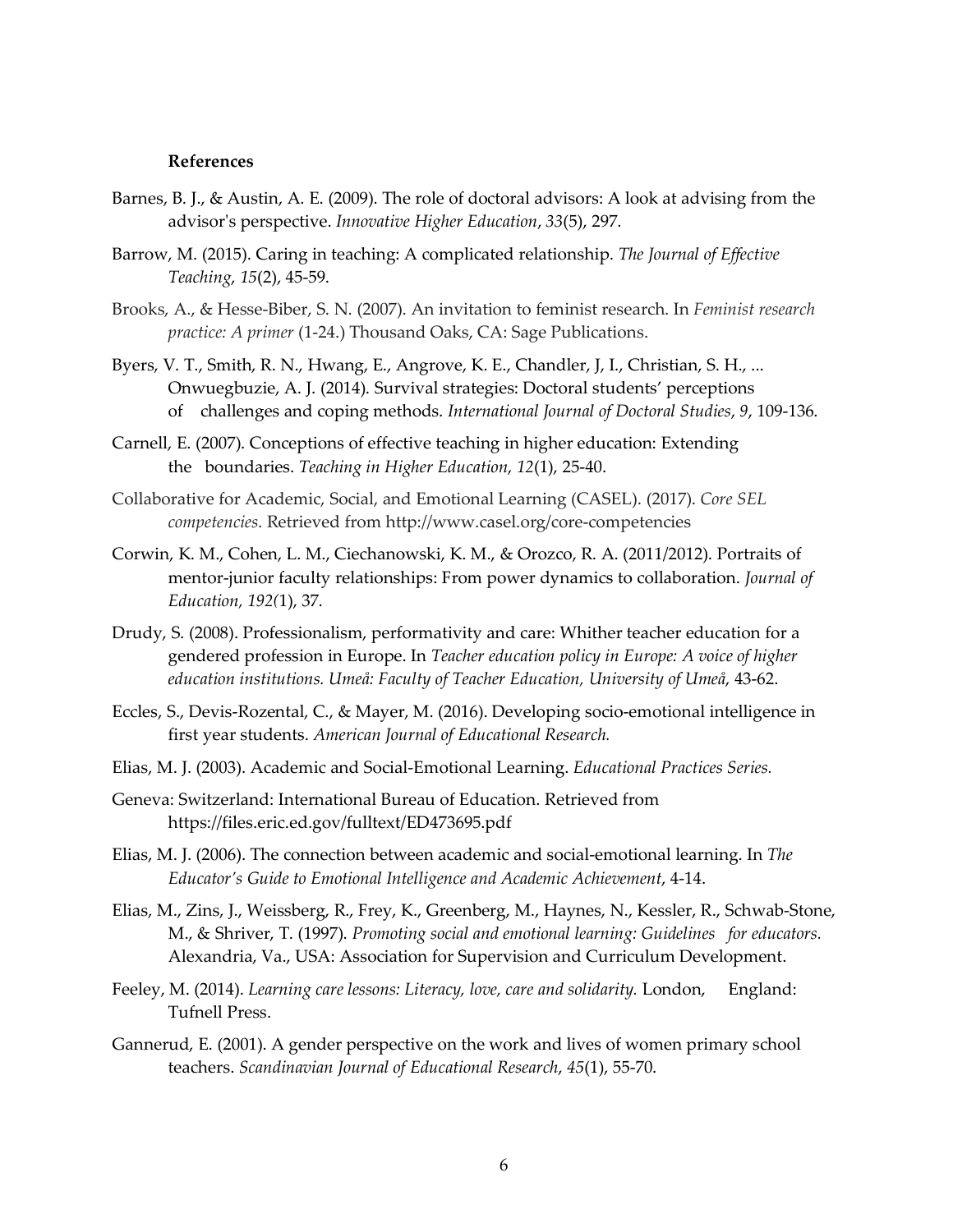- Golde, C. M. (2000). Should I stay or should I go? student descriptions of the doctoral attrition process. *The Review of Higher Education, 23*(2), 199-227.
- Hansman, C. A. (2003). Reluctant mentors and resistant protégés: Welcome to the "Real" world of mentoring. *Adult Learning*, *14*(1), 14–16.
- Harris, T.M. (2016), "It takes a village to raise a professor:" Being mentored and mentoring from a marginalized space. In Tassie, K. E., & Givens, S. M. B. (Eds.) (2016). *Women of color navigating mentoring relationships: Critical examinations*. Lanham, Maryland: Lexington Books.
- Hermsen, M., & Embregts, P. (2015). An explorative study of the place of the ethics of care and reflective practice in social work education and practice. *Social Work Education, 34*(7), 815-828.
- Hill, L. H. (2014). *Graduate students' perspectives on effective teaching*. Los Angeles, CA: SAGE Publications.
- Hoffman, D. M. (2009). Reflecting on social emotional learning: A critical perspective on trends in the United States. *Review of Educational Research*, *79*(2), 533-556.
- Jairam, D., & Kahl, D. H., Jr. (2012). Navigating the doctoral experience: The role of social support in successful degree completion. *International Journal of Doctoral Studies, 7*, 311- 329.
- Johnson, W. B., & Huwe, J. M. (2002). Toward a typology of mentorship dysfunction in graduate school. *Psychotherapy: Theory, Research, Practice, Training, 39*(1), 44-55.
- Kasworm, C. E. (2008). Emotional challenges of adult learners in higher education. *New Directions for Adult and Continuing Education, 2008*(120), 27-34.
- Lynch, K., Baker, J., & Lyons, M. (2009). *Affective equality: Love, care and injustice*. New York, NY: Palgrave Macmillan.
- Lynch, K., Lyons, M., & Cantillon, S. (2007). Breaking silence: Educating citizens for love, care and solidarity. *International Studies in Sociology of Education, 17*(1-2), 1-19.
- Lynch, K., & McLaughlin, E. (1995). Caring labour and love labour. *Irish Society: Sociological Perspectives*, Dublin, Ireland: Institute of Public Administration.
- McAlpine, L., Jazvac-Martek, M., & Hopwood, N. (2009). Doctoral student experience in
- education: Activities and difficulties influencing identity development. *International Journal for Researcher Development, 1*(1), 97-109.
- McGuire, G. M., & Reger, J. (2003). Feminist co-mentoring: A model for academic professional development. *National Women's Studies Association Journal, 15*(1), 54-72.
- McLeod, J. (2015). Reframing responsibility in an era of responsibilisation: Education, feminist ethics and an 'idiom of care'. *Discourse: Studies in the Cultural Politics of Education*, 1-14.
- Noddings, N. (1988). An ethic of caring and its implications for instructional arrangements. *American Journal of Education, 96*(2), 215-230.